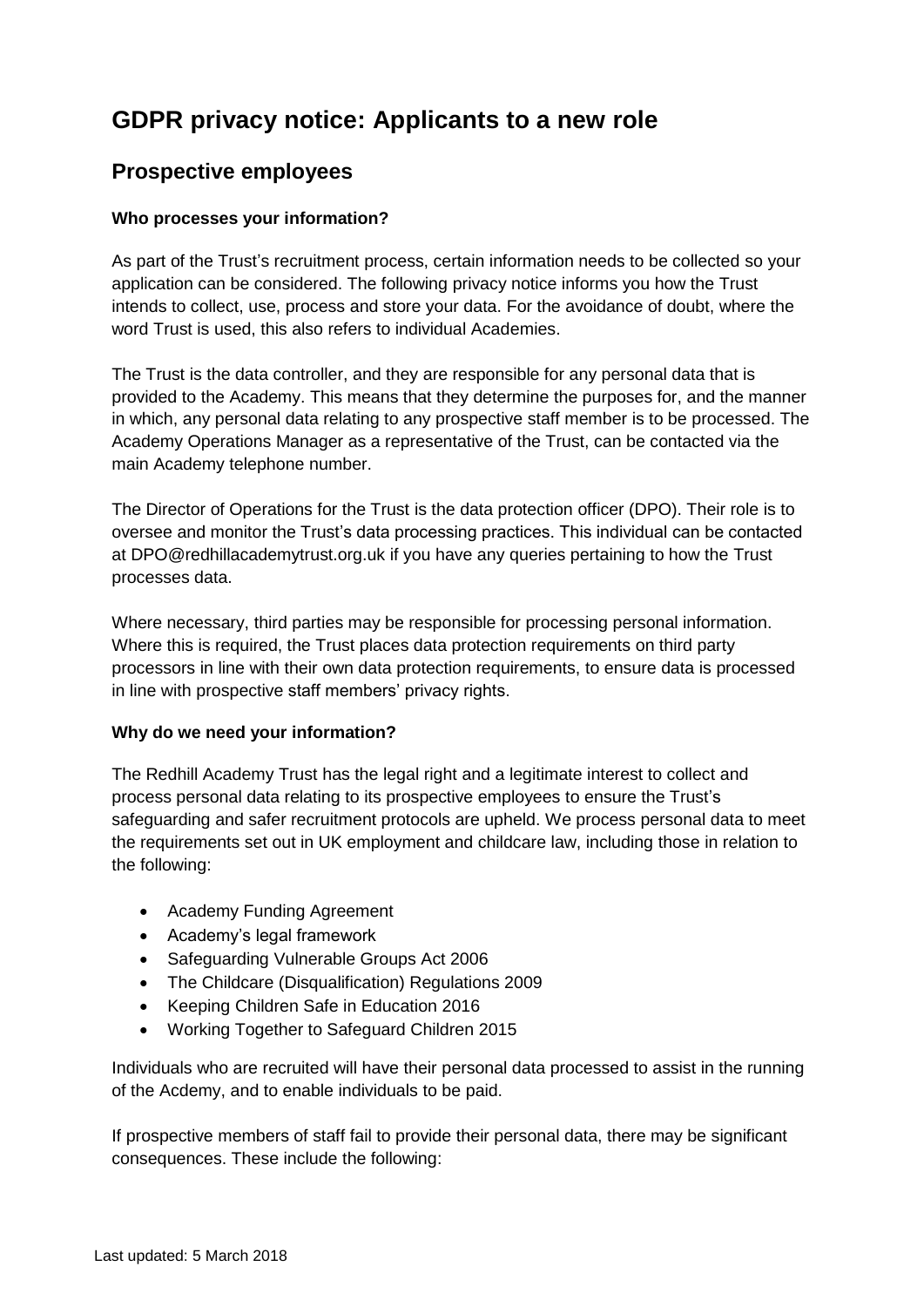# **Employment checks:**

- Failure to provide the Trust with ample proof of a right to work in the UK will prevent employment at the Redhill Academy Trust.
- Failure to complete a DBS application, will prevent employment at Redhill Academy **Trust**
- Employees found to be working illegally could face prosecution by law enforcement officers.
- Employees unwilling to provide two suitable referees maybe prevented from employment at the Redhill Academy Trust
- Employees applying for teaching posts, who are unable to provide a valid teacher number, may be prevented from employment at the Redhill Academy Trust
- Employees unwilling to complete a medical questionnaire, could be unwittingly unsupported in the delivery of their duties

# **Salary requirements:**

- Failure to provide accurate tax codes and/or national insurance numbers could lead to issues of delayed payments or an employee paying too much tax.
- Failure to provide banking details may prevent timely payment of salary to employees

# **For which purposes are your personal data processed?**

In accordance with the above, personal data pertaining to prospective members of staff is used for the following reasons:

- Contractual requirements
- Employment checks, e.g. right to work in the UK
- Salary requirements
- Reasonable Adjustment in working conditions

#### **Which data is collected?**

The personal data the Trust will collect from the prospective members of staff includes the following:

- Name
- Phone number
- Address
- Work history for example, previous employers and positions
- Compensation for example, basic salary or benefits
- Education and work history including professional qualifications and skills
- References, including regulated references where necessary
- Nationality, visa, proof of right to work permit information including passport, driving licence, National Insurance numbers
- Photographs and images from recorded assessments
- Results of Pre-employment screening checks for example, credit history, criminal records checks where permitted under local law)
- Characteristics such as ethnic group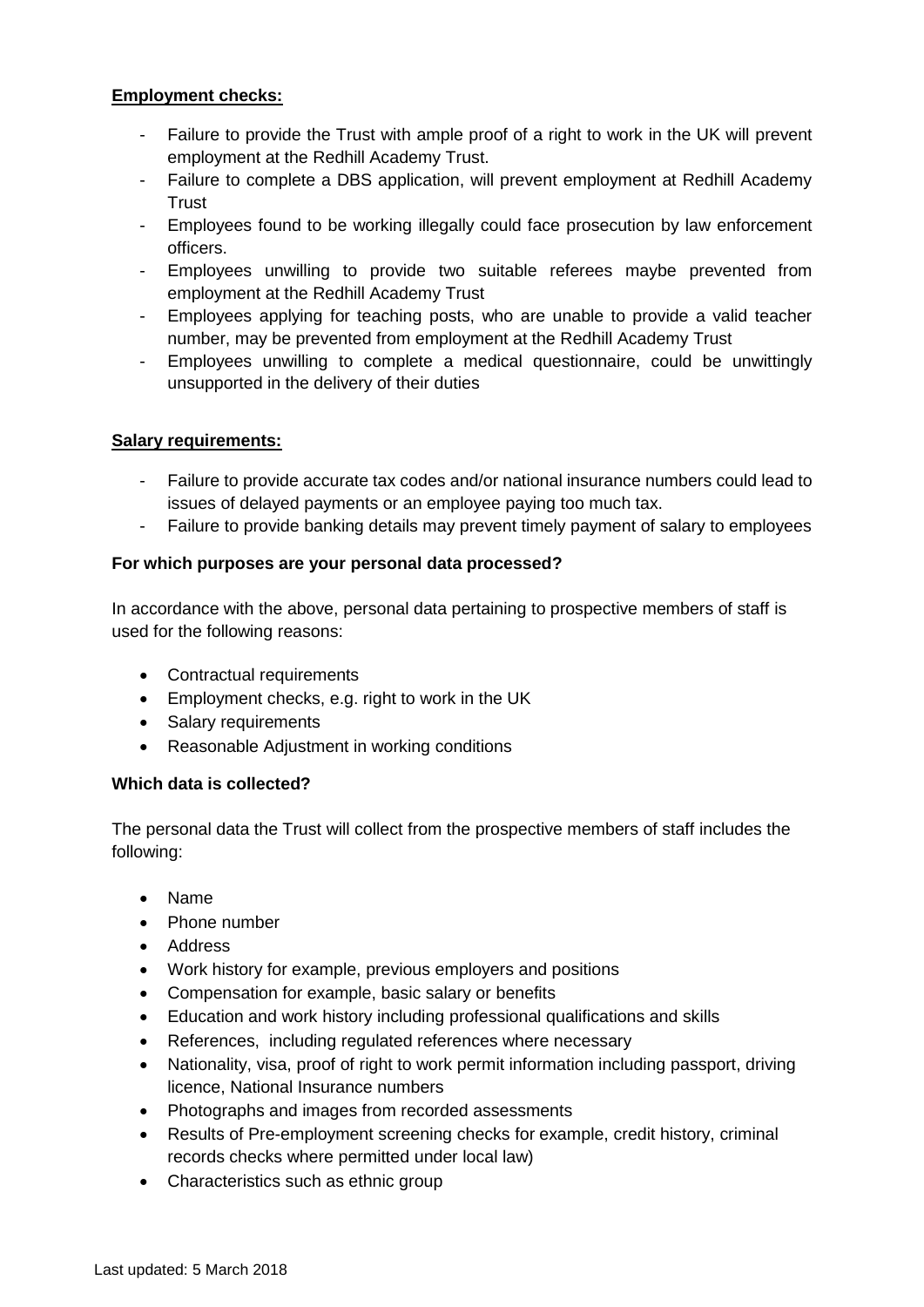- Remuneration details
- Qualifications
- Absence information

The collection of personal information will benefit both the DfE and LA by:

- Improving the management of workforce data across the sector.
- Enabling the development of a comprehensive picture of the workforce and how it is deployed.
- Informing the development of recruitment and retention policies.
- Allowing better financial modelling and planning.
- Enabling ethnicity and disability monitoring.
- Supporting the work of the Trust teachers' review body.

# **Will your personal data be sought from third parties?**

Personal data is only sought from the data subject. No third parties will be contacted to obtain personal data pertaining to prospective members of staff without the data subject's consent.

Prospective staff members' personal data may be obtained and processed from third parties where the law requires the Trust to do so, e.g. medical records from a GP. The categories of data obtained and processed from third parties include:

- Medical Records
- References
- DBS Criminal Records

Where data is obtained from third parties, the personal data originates from the following sources:

- Local GP
- Disclosure and Barring Service
- Previous Employers
- National College of Teaching

#### **How is your information shared?**

The Redhill Academy Trust will not share your personal information with any third parties without your consent, unless the law allows us to do so.

We are required, by law, to pass on some personal information to our LA and the DfE. This information is used so that relevant pre-employment checks can be made. This information can be found on certain documentation for example your passport. Documents required to perform pre-employment checks are:

- Your passport
- Your birth certificate
- Your most recent bank statement
- A biometric residence permit